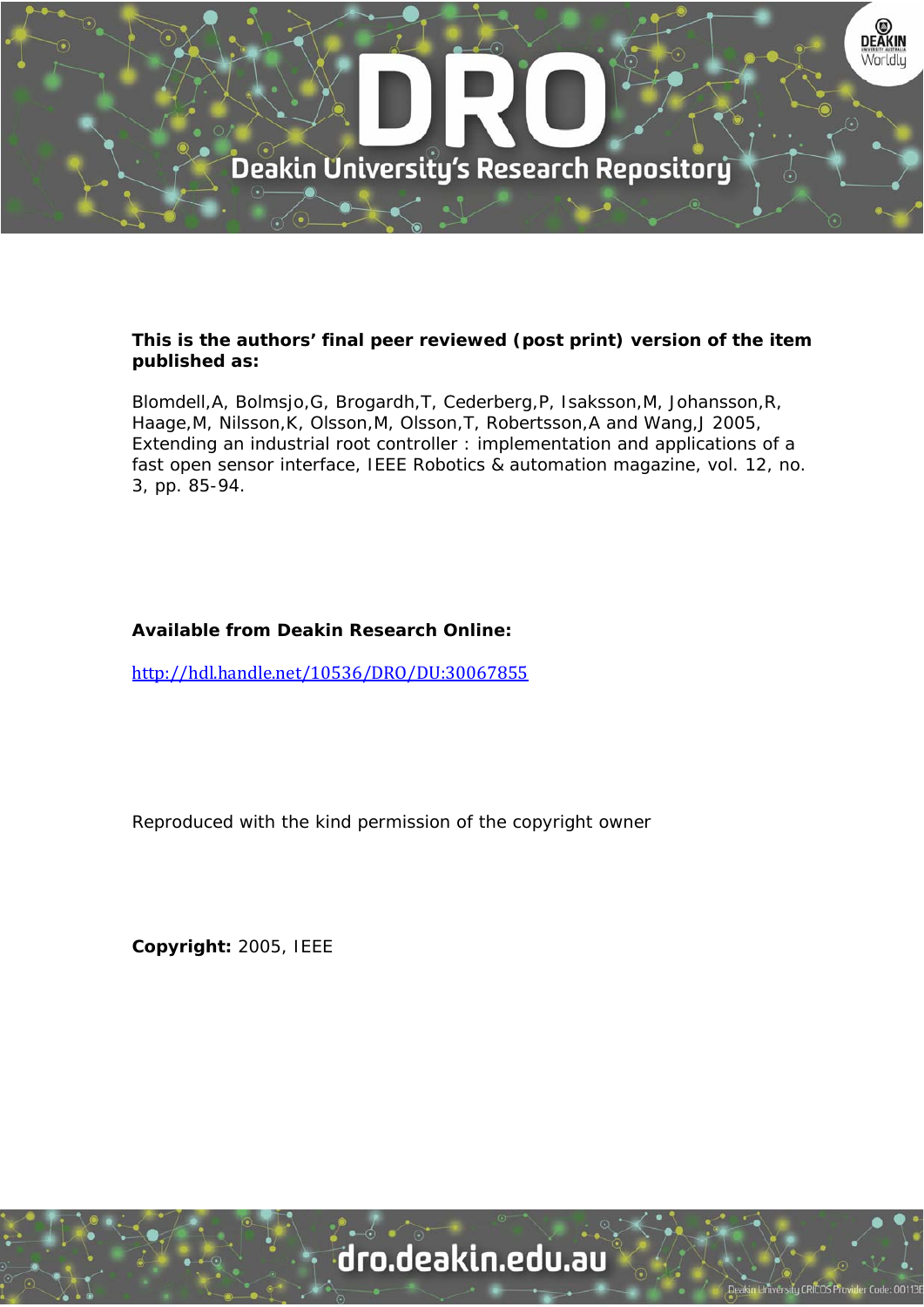# **Extending an industrial robot controller with a fast open sensor interface — implementation and applications**

**A Blomdell**<sup>1</sup> **, G Bolmsjö**<sup>3</sup> **, T Brogårdh**<sup>4</sup> **, P Cederberg**<sup>3</sup> **, M Isaksson**<sup>4</sup> **, R Johansson**<sup>1</sup> **, M Haage**<sup>2</sup> **, K Nilsson**<sup>2</sup> **M Olsson**<sup>3</sup> **, T Olsson**<sup>1</sup> **, A Robertsson**1,<sup>5</sup> **, J J Wang**<sup>4</sup>

<sup>1</sup>Dept. of Automatic Control, <sup>2</sup>Dept. of Computer Science, <sup>3</sup>Dept. of Mechanical Engineering, Lund Institute of Technology, Lund University, P.O.Box 118, SE-221 00 Lund, Sweden  $4$ ABB Automation Technologies – Robotics and Manufacturing, Västerås, Sweden



Figure 1: High bandwidth force controlled grinding, using an ABB Irb2400 industrial robot with the extended ABB S4CPlus control system described in this paper.

#### **1. Introduction**

Many promising robotics research results were obtained already during the late 1970s and early 80s. Some examples are Cartesian force control, advanced motion planning, etc. Now, 20 years and many research projects later, much of this has still not reached industrial usage. An important question to consider is how this situation can be improved for future deployment of needed technologies.

Today, modern robot control systems used in industry provide highly optimized motion control that works well in a variety of standard applications. To this end, computationally intensive model-based robot motion control techniques have become standard during the last decade. The principles used have been known for much longer, but deployment in products required affordable computing power, efficient engineering tools, customer needs for productivity/performance, improved end-user competence in utilization of performance features, etc.

However, applications that are considered non-standard today motivate a variety of research efforts, and system development to package results in a usable form. Actually, robots are not useful for many manufacturing tasks today, in particular for those in small and medium enterprises (SMEs). Reasons include complex configuration, non-intuitive (for the shop floor) programming, and difficulties instructing robots to deal with variations in their environment. The latter aspect includes both task definitions and definition of motion control utilizing external sensors. The key word here is flexibility, and flexible motion control is particularly difficult since the user or system integrator need to influence the core real-time software functions that are critical for the performance and safe operation of the system. We have to find techniques that permit real-time motion controllers to be extended for new demanding application areas.

*Open Control* Most robot control systems of today support some type of user IOs connected on local networks or buses. A crucial issue is the achievable bandwidth for the control loops with the external feedback. For many applications the effect of the bandwidth limitations only show up as longer duty cycles, whereas for some applications, like contact force control between the robot and the environment/workpiece, stability problems and severe performance degradation may result [1],[2],[3].

From a control perspective of robotics research, direct access to the driving torques of the manipulator and fast feedback is very valuable, or even crucial for algorithm evaluation and implementation of high-performance control schemes. This made early robot systems like PUMA 560 popular. Unfortunately, this kind of low-level access is not present in commercial robot control systems of today. The difference is that today we should not only be able to close fast feedback loops at a low level, but need to do so in a consistent way, supporting supervision and

<sup>5</sup>Corresponding author, Anders.Robertsson@control.lth.se

<sup>&</sup>lt;sup>6</sup>The work in this paper was partly funded by the EU 5th Framework Growth Project GRDI-2000-25135: Affordable, flexible system for off-line automated fettling and finishing (AUTOFETT). The initial development of the external control platform and techniques was supported by VINNOVA, the Swedish Agency for Innovation Systems.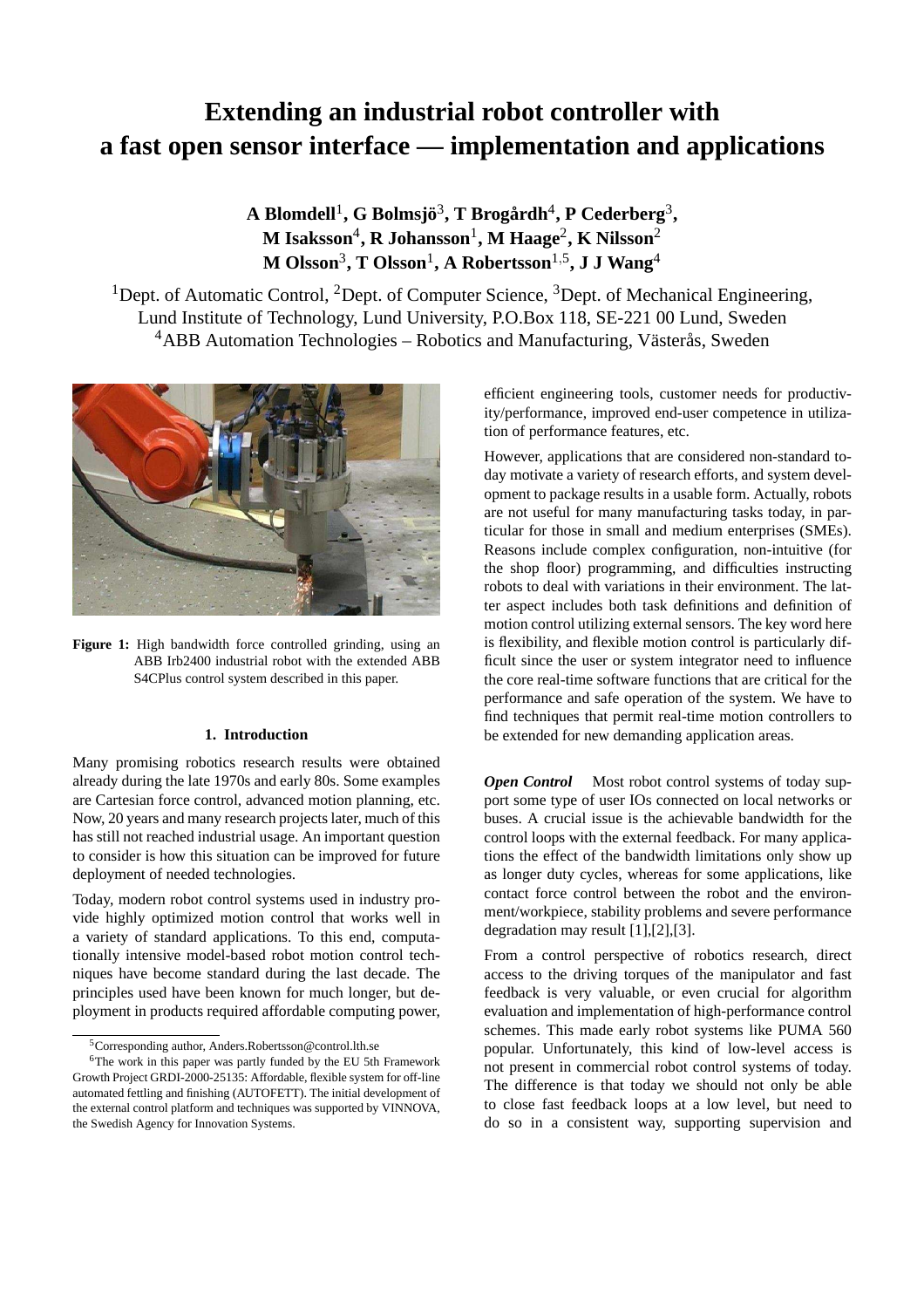coordination with the application oriented programming on higher hierarchical levels. Therefore, alternative ways to obtain high-bandwidth control based on external sensors, which maintain the existing supervision and coordination functionality, are necessary.

An examination of five major European robot brands (ABB, Comau, Kuka, Reis, Stäubli) shows that they all, to some extent, provide support for application specific motion control. Some controllers are fully open but only if all original safety and programming features are disabled. In the project considered in this paper, we have used the ABB S4CPlus controller as an example. Whereas S4CPlus is not an open system, its internal design provides some features for development of open control. Similar results have been reported for other systems, see for instance [4].

#### **1.1 Open issues**

Developments and difficulties up to current state of the art raise fundamental questions that form the motivation of this paper:

- Industrial robot controllers today provide highly optimized model-based motion control, claimed to be fully programmable and configurable. Still, when new autonomous or service robot systems are developed, systems developed for industrial manipulation are hardly ever used. Instead, manipulator control is redeveloped but without the full performance and system robustness that would be possible if results/systems from industrial control were used. Can current industrial controllers be useful as components in future advanced robot systems?
- Twenty years ago, going from a text-book algorithm to a functional implementation required extensive engineering efforts. Today, we have engineering tools and code generation from specifications/descriptions/simulations of control principles. Comparing experimental work within the academic community with the industrial robot development, engineering tools such as Matlab, Maple, and the like, are quite similar, whereas code generation and deployment of controllers/components appear to be quite different. Deployment into a product requires substantially more verification, optimization, and tailoring to the system at hand. Then, the question is: Could commercial/optimized systems be structured to permit flexible extensions, even on a hard real-time level?

#### **1.2 Objectives**

We try to answer these questions by confronting theoretical and experimental laboratory results with actual industrial reality. A most challenging case, also representing the 20 years lag between experiment and product, is high performance six degree-of-freedom control of the contact forces between the robot and its environment. As a part of the

AUTOFETT project, where the main objective was to develop flexible support and handling devices for castings, force controlled grinding was accomplished and brought to industrial tests, and this will serve as our primary example.

What we will consider here are different aspects of incorporating a fast "sensor interface" into an industrial robot controller system, where the ABB S4CPlus system will be taken as the primary example. The name "sensor interface" may be a bit restrictive as it not only allows for feedback from external sensor data, but additionally for code and algorithms to be downloaded and dynamically linked into the robot control system (Fig. 2).

#### **2. Considerations and design of system extensions**

The architecture of the ABB S4CPlus control system and its extensions are shown in Fig. 2. Task descriptions, as given by the robot programming language RAPID, are passed through the trajectory generation, and turned into references for the low-level servo controllers. Extensions to the system, based on present and future applications requiring the use of external sensor-based control, could be made by modifying references on any level (task-level, Cartesian level, joint level, motor currents). Below we discuss the underlying design considerations and our implementation of the platform.

On a high level, there is already in the present ABB S4CPlus (and earlier) systems the possibility to read sensors via customer IO to influence the robot task as expressed in programs written in the ABB RAPID language. The RAPID program reading sensor information via the IO system can be referred to as a *pull protocol* which requires no external computing, but the sensor reading/handling must be expressed in the user program. There is today also the possibility to change programmed motion targets via Remote Procedure Calls (RPC) during robot motion, which can be referred to as a *push protocol*, requiring external computing but less RAPID programming, since the logic how sensor data should influence motions is expressed in external software. Both these alternatives are of great value and should be maintained, but there are also two major problems that must be resolved in future systems:

- **Performance:** The restriction that external sensors can be utilized on the RAPID level only implies that new types of high-performance motions cannot be introduced with a reasonable engineering effort. Some simple cases have been solved, such as control of external welding equipment, but the fundamental support for motion sensing is missing. Whereas force control is much needed within several application areas, such as foundry and assembly, it is currently quite difficult to accomplish in the robot work cell.
- **Flexibility:** The use of port-based IO data without selfdescription leads to less flexible application programs which require manual configuration, limiting development of high-level application program packages.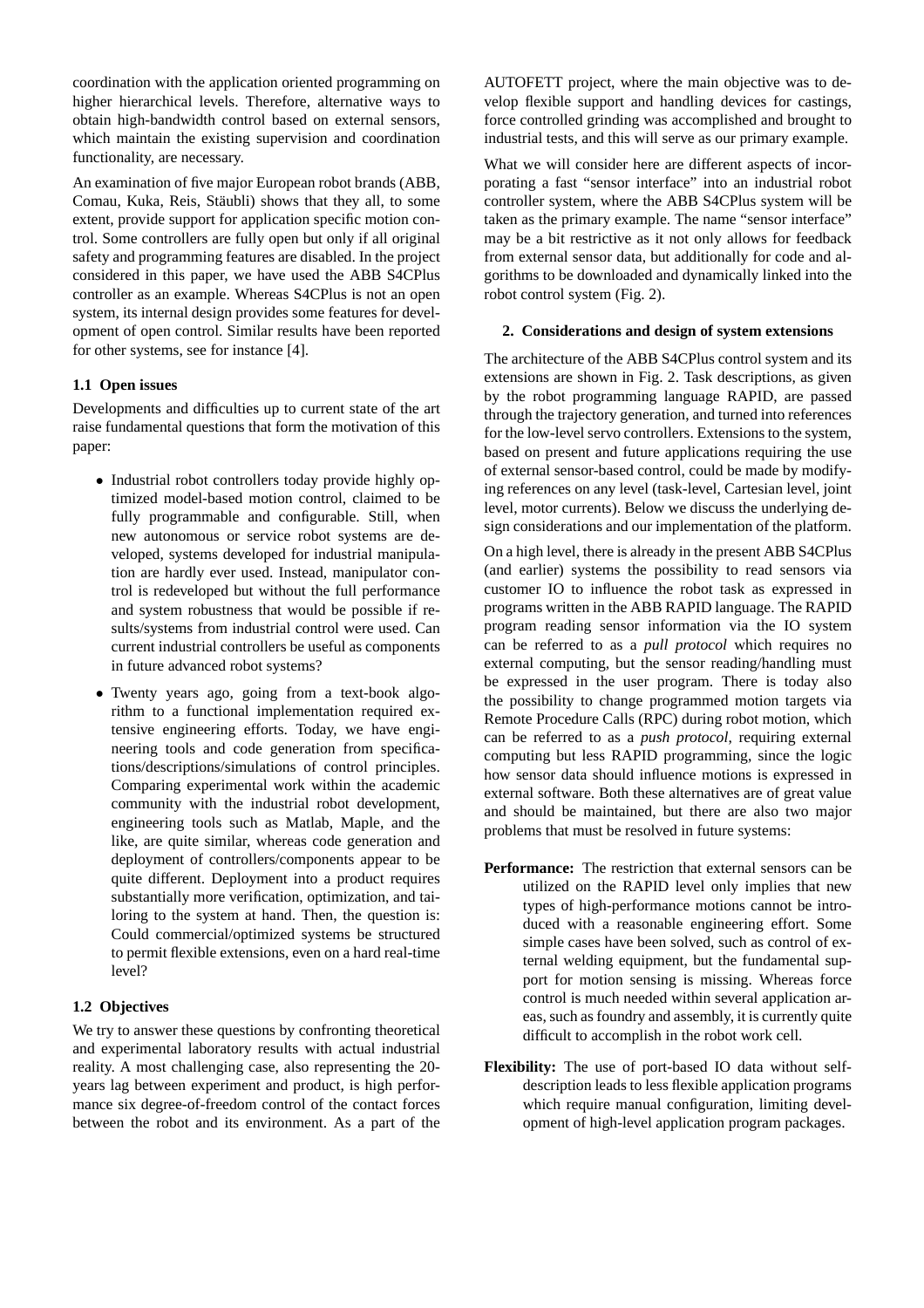

**Figure 2:** Extension of industrial robot controller with sensor interface and support for external computations and synchronization, using a Motorola PPC-G4 PrPMC-800 processor board mounted on a Alpha-Data PMC-to-PCI carrier board with a local PCI bus.

Thus, today we have high-level (user level) usage of lowlevel (primitive) sensors, but to overcome the two problems we also need low-level (motion control) usage of highlevel (force, vision, etc.) sensors. Specifically, to start with, interfacing with force sensors should be supported. That is both a technically most demanding case and a most desired one from a customer point of view.

With this overall goal, some specific topics will now be covered.

#### **2.1 Hardware and IO protocol**

The most promising hardware interfacing possibilities (from a cost and performance point of view) are shared memory access via the PCI system bus, and standard highspeed Ethernet communication. To some extent, these techniques are already used in S4CPlus.

*Shared memory* Obtaining sensor data directly in shared memory simplifies system development since the system programming model is unchanged. Shared memory is assumed to be provided via the PCI bus. S4CPlus already supports installation of PCI plug-in boards, although this feature is not made available to customers.

Presently, most sensors do not come with a PCI interface, even if some simple sensors can be connected to PCI-based IO boards. However, some advanced sensors, such as the JR3 force-torque sensor, provide a PCI-based interface. The trend is that more and more PCI-based sensors are becoming available. This way of interfacing external sensors also allows for adding "intelligent sensors" (sensor fusion or sensors with additional computational power).

*Networked* Sensor interfaces can also be networked based on field buses, which is available on the user level for all modern controllers and on the servo level for some controllers. However, it appears that field-bus interfaces and communication introduce delays and limited performance, compared to the shared memory interface.

As an alternative, our experiences from Ethernet communication using raw scheduled Ethernet or UDP/IP show promising results [5]. The bandwidth is comparable to that of the PCI bus, standard network-order of data bytes simplifies interfacing, and with proper network/interrupt handling the latency can be very short, showing a great potential for future applications utilizing distributed sensors.

#### **2.2 Safety and quality issues**

Open systems require careful engineering not to exhibit unpredictable or even unsafe behavior when confronted with inexperienced users and extended with novel features at the customer site. One problem within development of open systems is the complexity in the systems engineering as such, where the following difficulties need to be addressed.

*Hardware reliability* Installing third-party hardware means there is an additional risk for system failures, despite high and ensured quality of the basic robot system.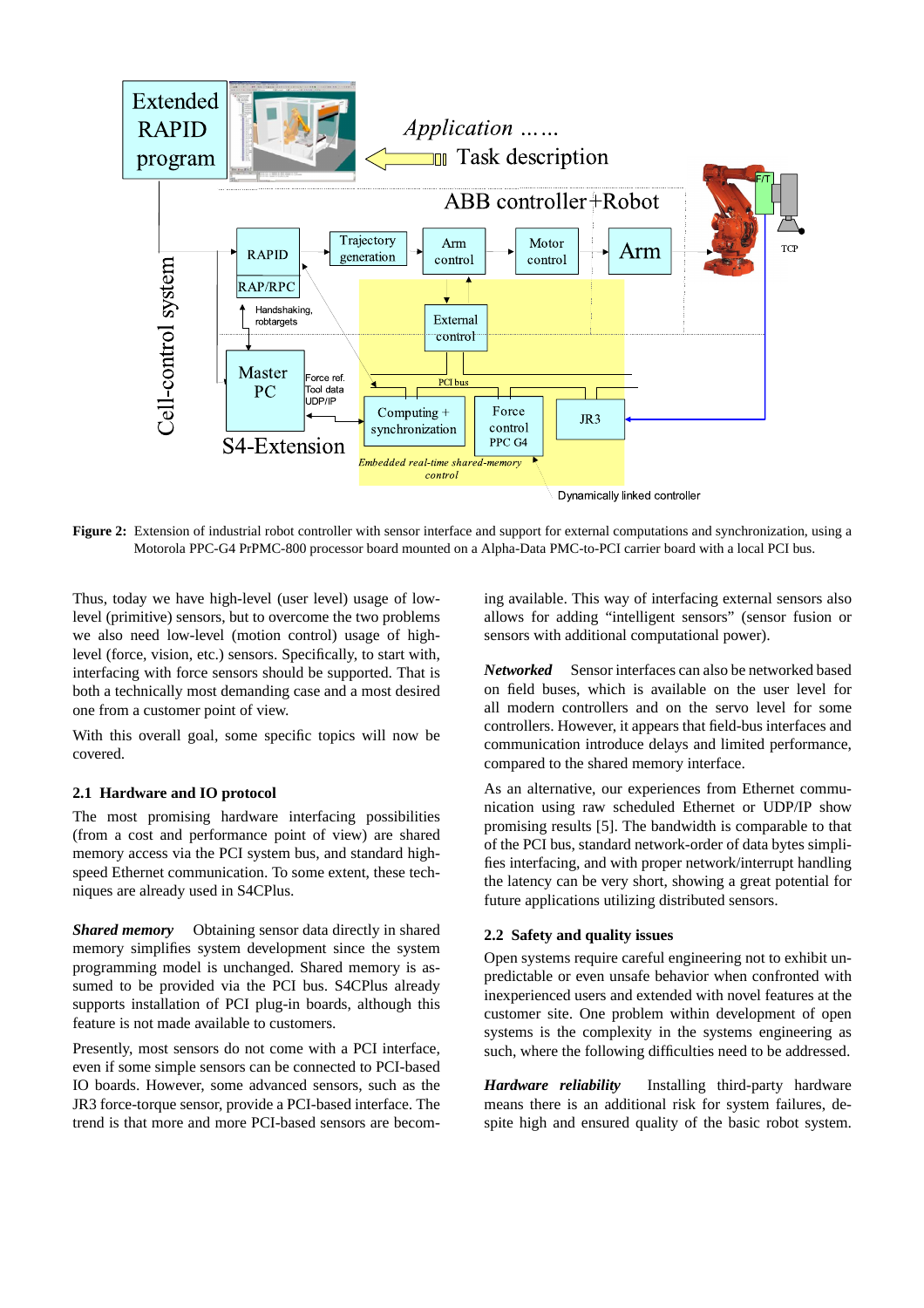Firstly, the added hardware may fail without affecting the robot hardware, but it can still lead to system failure from an application point of view if the application was made dependent on the added hardware. Secondly, third-party modules may hang the buses used by the control computers. Such a failure can be due to either faulty added hardware, or the bus interface of the added hardware being badly configured or accessed incorrectly.

In order to avoid these problems, customers or in-house application developers should write the application software in such a way that functionality can be tested based on some dummy sensor data without using the actual hardware. That can also be done by running the application with a virtual controller, and hence, guides for developing sensor-based applications could and should be supported within graphical robot simulation and programming tools.

Sensor failures are inevitable and have since long been an important obstacle in real applications, and in cost-efficient production it is not as simple as saying that there should be redundant sensors, which is costly and increases the risk for system overload/failure. A combination of system structure, proper interface design, testing methodology including simulation support, and well-defined fall-back control is needed.

*Data integrity* A serious problem, from a safety point of view, is the risk for external software damaging important robot system control data, for instance, due to bad pointers or bad array indices in the external software. Therefore, common data areas should normally be located on the added board, and then accessed by the robot controller.

*Classified system properties* The definition of shared data (control signals and other internal states) could be done by providing available header files. However, using the ordinary header files would expose too much of potentially highly classified motion control techniques. Therefore, there should be a neutral definition of (possibly) exposed variables, preferably based on information from text books or articles, and possibly suggested as an open standard.

*Robot safety* Even with hardware and software functioning as intended according to previous sections, in a strict technical sense, there is a potential risk that the external logic interacts with the control logic in an unforeseen manner. That is, even if the externally added software does what the program states, it can potentially still compromise robot safety functions.

To overcome this difficulty, the states exposed to external software should be copies of the internal true state, and external states need to be cross-checked before influencing the modes of the standard robot control. Updating can be periodic is some cases, whereas other states (run-mode and brakes etc.) should be updated in an event driven fashion in order to improve consistency between internal and external

states, including generation of interrupts to the external software.

Perhaps the most important part of safety is the ability to keep the internal safety functions activated (possibly with adjusted tolerances) even during sensor-based motions. Also that problem has been solved, however the difficult part is to combine safety with performance.

#### **2.3 Performance**

For industrial robots, control performance means productivity. Specific force control algorithms (inside the "Force controller" block in Figure 6) are outside the scope of this paper, but the imposed requirements on the open system deserve some attention.

*Sampling and bandwidth considerations* As an example, force control in a non-compliant environment typically requires fast sampling. The reason is that excessive contact forces may build up very quickly, for instance during the impact phase. It is also well known from control theory that feedback from a sampled signal decreases the stability margin, thereby decreasing the robustness to varying operating conditions.

In the architecture of the ABB S4CPlus system described in Section 2, there are a number of levels in which external control actions can enter the system. Firstly, high-level feedback using the high level ABB RAPID language to modify the generated trajectories, gives a sampling time of *h*=0.1 s. The interface to the built-in arm servo control has a higher sampling frequency, *h*=4 ms. Finally, *h*=0.125 ms gives the maximum internal sampling frequency of the JR3 force/torque sensor.

A simple simulation will illustrate the effects of different sampling intervals for a highly simplified model of a typical force control task. A linear model with one degree of freedom of a controlled robot is given by the transfer function model  $F(s) = 35000k/(20s^2 + 1500s + 35000)X_r(s)$ , where *F* is the contact force, *k* is the stiffness, and  $X_r$  is the commanded position reference.

In Fig. 3 we can see the results of the simulation using a rough surface of stiffness  $k = 25$  N/mm, using a continuous time proportional controller, as well as discrete time control with the sampling times described above. The desired force  $F_r$  was 100 N. It can be seen that the response for  $h = 4$  ms is almost identical to the continuous time design, thanks to the fast position control in the inner control loop. The 4 ms level has been determined to be a good trade-off in many force control applications, considering also the limited available computational power. In some applications however, such as force control in extremely stiff environments, or where high approach velocities are required, a higher sampling rate than 4 ms may be desired.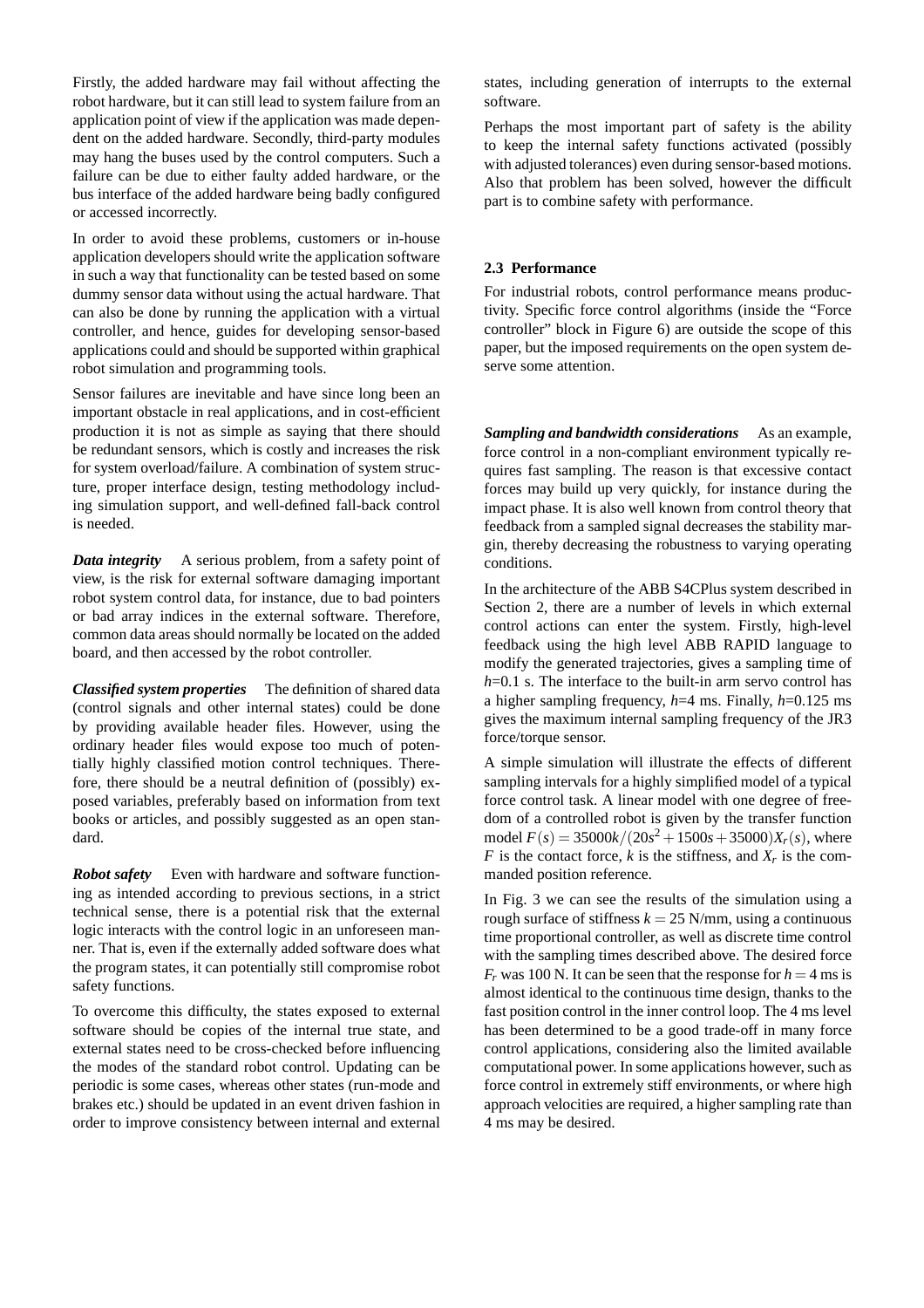

**Figure 3:** Contact force for continuous time design (solid), h=0.1 s (dashed),  $h=4$  ms (dash-dotted) and  $h=0.125$  ms (dotted).

```
MoveL C001, spd001, z40, grinder;
MoveL C002, spd002, z40, grinder;
!<sensor id="optidrive"
! type="force"
! interface="LTH+ABB S4C Extension">
  !<force surfaceSearchDirection="1,0,0"
  ! forceDirection="1,0,0"
  ! buildForceFunc="upramp"
  ! buildForceTime="1000ms"
  ! buildForceFinalValue="150N"
  ! processForceFunc="constant 150N">
   MoveL C003, spd003, z40, grinder;
  !</force>
!</sensor>
```
MoveL C004, spd004, z40, grinder;

**Figure 4:** Sample ExtRAPID program. The extended language constructs are located in RAPID comments and are modeled as XML tags in order to be easily modifiable.

#### **2.4 User and system aspects**

Open controllers need ways of expressing usage of sensors. The RAPID language of the S4CPlus controller support sensor feedback through a RAPID concept called correction generator. This language mechanism allows the robot program to correct the robot path during operation with information typically derived from a sensor.

Unfortunately, the built-in RAPID mechanism is not applicable for use by force sensor feedback, primarily for two reasons. The correction generators only support positionbased path correction while force feedback may require torque-based path correction. Second, the update bandwidth supported is much too low to apply to most force control applications. Whereas some servo level extension is needed to accommodate the bandwidth requirements, the user programming level requires extensions for force control.

*Language extensions* The specification of desired force control should of course be available on the user level where the rest of the robot application is specified. The solution was to introduce two new language scopes into the RAPID language, integrating handling of sensor-influenced trajectories into the language itself. In order to be backwards compatible with standard RAPID, the new code was encoded as XML scopes and tags within RAPID comments (Fig. 4). The processing of the XML comments is done in a new master PC module acting as a robot proxy, see Master PC in Fig. 2, which then communicates both with the original program server of the S4CPlus controller and with the added low-level control on the added PCI board.

*System connections* The communication between the Master PC and the S4CPlus controller is over Ethernet using TCP/IP and UDP/IP. This is not within the force control loop as such; its purpose is to synchronize the robot program execution with the low-level force control along the programmed path. This was accomplished by:

- 1. The force scopes in the ExtRAPID program are replaced by calls to a generic *motion-server*, which is written in RAPID and downloaded with the rest of the application. The force controlled MoveL instructions are kept in the Master PC (see Fig. 2) and fed to the Program Server of the S4C controller via the ABB RAP protocol.
- 2. The embedded motion server carries out the motions by executing TriggL instructions (instead of the original MoveL) with extra arguments that form a subscription of an IO byte output later when the S4C servo actually performs the motion, that output—the sync signal from servo to master PC in Fig. 2 forming the lower byte of the integer value of a system-wide path coordinate.
- 3. The Master PC uses the received path coordinate as the basis for the 4 ms advancement along the path, maintaining the overall path coordinate and computing force control set-points and parameters accordingly.

Due to the limitations on buffering according to item 1, and since an external set-point in real time can influence the set-points to the Force Control Loop (Fig. 2), any external sensors connected to or communicating with the Master PC in real time can be used for instant feedback to the motion control. Note that the ABB controller is then kept aware on the top level to what target the robot is commanded.

*External motion control* With language extensions and system connections in place, the implementation of the actual (to the S4C) external controller can be done. This is the force control in Fig. 2. To accomplish interrupt driven hard real-time execution with shared memory communication, the force controller is run as a Linux kernel module. Such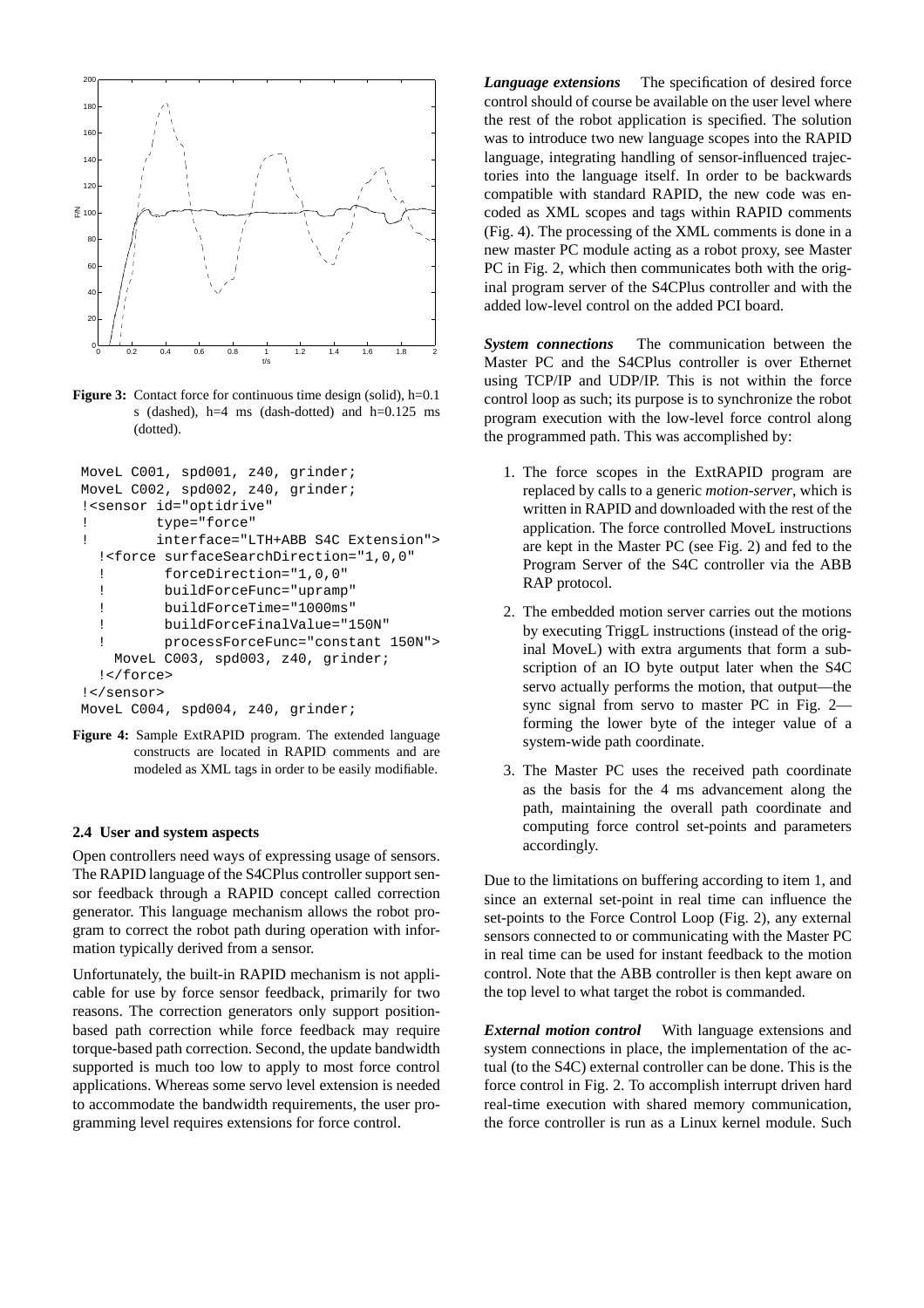a module can be replaced without rebooting the system, but programming for kernel mode is a complication. However, all parts of the force controller (including the shared memory interfaces) were implemented in C as Simulink blocks, which (apart from being used for simulating the system) were cross compiled to the target computer and incrementally linked to form a Linux kernel module. The porting of the Linux kernel to the specific computing and IO hardware was carried out in our laboratory, as well as the tailoring of the build procedure for making Linux kernel modules for sensor feedback.

The host computer version of the Simulink blocks are first translated for embedding by using MathWorks Real-Time Workshop, compiled and linked with external libraries. In the resulting system, the control engineer can graphically edit the force control block diagram, and then build and deploy it into the robot controller.

#### **2.5 Simulation**

Apart from simulating the force control as such, it is also highly desirable to be able to simulate sensor based robot control from an application point of view.

*Simulation of low-level control* Designing the controllers using Matlab/Simulink, which as described above also gives the implementation, means that the Simulink models can also be connected directly to existing models of the robot, and models of the environment and sensors can be used for simulation. Tools such as Modelica and Dymola were used and shown to be very effective for modeling and simulation of many types of dynamical processes, including industrial robots [6, 7, 8, 9].

*External sensing in the digital factory* Traditional offline programming does not use the full potential of virtual models and simulation systems in industrial robot applications. The interface between the off-line programming system and the robot controller is today restricted to program transfer. Considerable improvements have been made in accuracy of programs created off-line especially since the introduction of technologies such as RRS. Extensive problems remain though, for instance, when high-level sensors such as vision, force and laser scanning are used, no mechanism is available to relate the sensor information to prior knowledge actually existing in the model created in the offline system.

If the virtual model could be accessed during the execution of the robot task, intelligent decisions could be taken despite changes in the state of the robot work-cell which were not anticipated when the robot task was planned. Instead of using a simple feedback loop to the robot movement, the virtual model is continuously updated which allow new information and previous knowledge to be accumulated in a common format. High level re-planning of the robot task can then be automatically performed. Typical limitations of robot systems that are hard to handle on-line are colli-



**Figure 5:** Grinding with IRB6400 at Kranendonk, the Netherlands, using a compliant grinding tool developed at KU Leuven, Belgium, together with force feedback control. The video can be found at www.robot.lth.se.

sions due to obstacles unknown to the robot program, and deviations of the setup and kinematic singularities during linear movements. Successful implementation and experiments have been made in the present case project.

#### **3. Case study - force controlled deburring**

The use of industrial robots for automated deburring, grinding and polishing is an interesting example of a process where external sensing capabilities are crucial. Accurate control of the contact forces can help increase the quality of the final product, as well as the flexibility in the deburring process. To handle the deviations from the nominal workpiece geometry that are inevitable consequences of the foundry process, some compliant behavior needs to be included in the system used for deburring. As an alternative to using a mechanically compliant tool or mounting of the workpiece, force control can be used to program a desired compliant behavior, and for maintaining a desired contact force during the deburring process.

#### **3.1 Hybrid force/position controller**

During the deburring task only the direction perpendicular to the surface of the workpiece is constrained, and a hybrid force/position control strategy is employed [10]. In this type of structure one or several degrees of freedom become force controlled, while ordinary position control is used in the other directions. Typically, the force controlled direction is perpendicular to the surface, while the motion tangent to the surface and the orientation is controlled using position control. The directions which should be force controlled are selected using a diagonal *selection matrix*, which is set as a part of the high-level task specification. There have also been extensions presented to the hybrid position/control approach, which take the robot dynamics into account [3].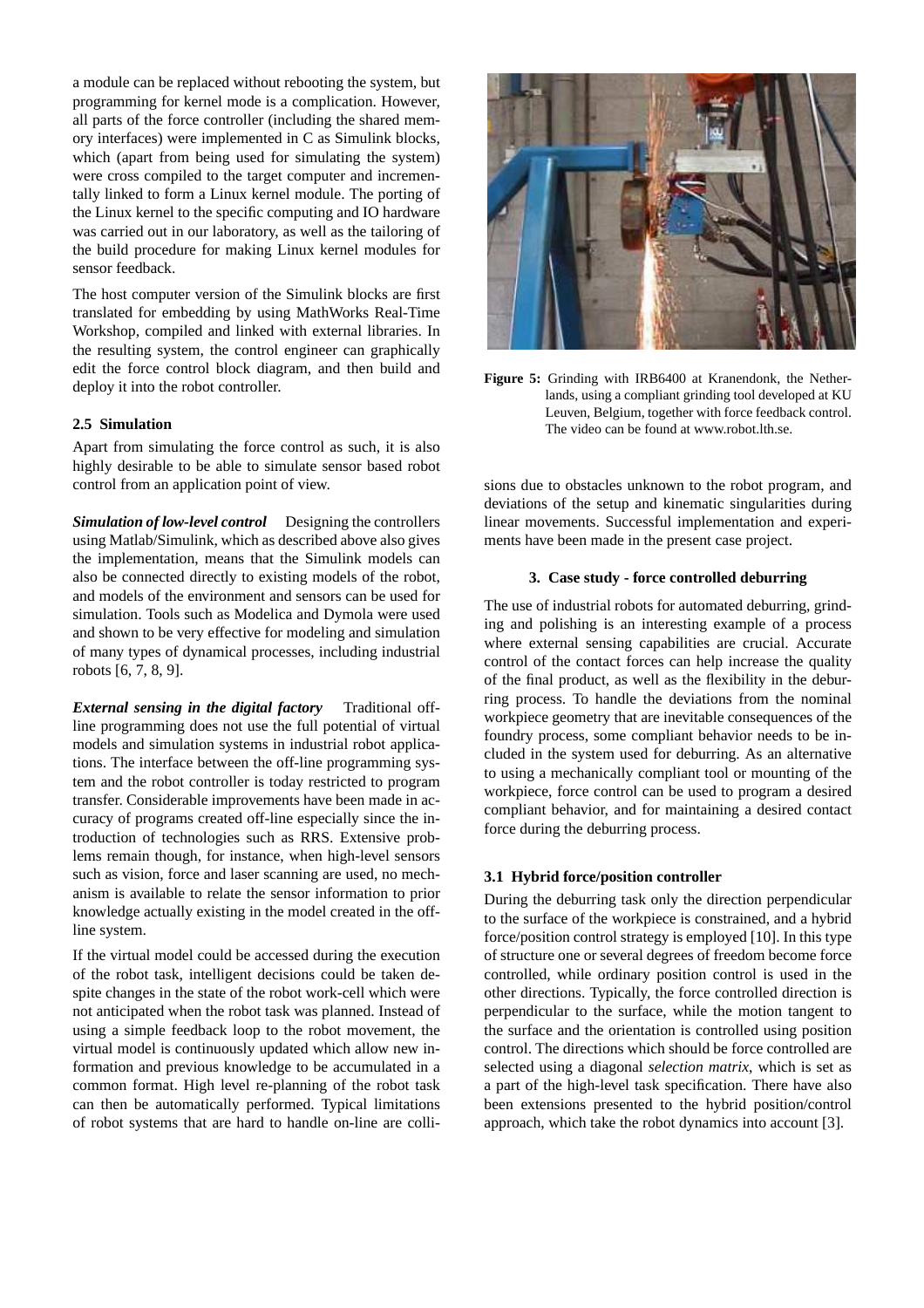

**Figure 7:** Contact force during grinding experiment with force reference 150 N. The disturbance at time  $t \approx 13$  s is caused by a resonance in the workpiece.

#### **3.2 Experimental results**

Also included in the controller is a finite state machine responsible for switching between position- and force control, and for handling control during the transition and impact phases.

The grinding experiments were carried out on an ABB Irb6400 robot, see Fig. 5, at the company Kranendonk, the Netherlands, using a special grinding tool developed at KU Leuven, Belgium. The results from an experiment with reference  $F_r = 150$  N is shown in Fig. 7. The disturbance that can be seen at time  $t \approx 13$  s is caused by a resonance in the workpiece/fixture, which occurs when the grinding tool moves across a hole in the center of the workpiece.

#### **4. Discussion**

Robots are distinguished from other types of machines in terms of flexibility; that is, the ability to change their behavior through reprogramming, in order to be able to cope with new situations. From the initial research on programmable manipulation systems, recent research approaches typically fall into one of two categories; Autonomous robotics, with focus on handling unstructured environments but in large neglecting performance for industrial productivity, and industrial robots, with focus on motion performance in structured environments but neglecting most of the perception and navigation issues.

The fact that robots today handle fully structured and specified tasks in industry very well, and the lack of experience/knowledge from small-scale manufacturing within the research community, have created the misconception that "industrial robotics is solved". In future manufacturing, however, the increased need for industrial robots that (typically in small enterprises) understand human instructions and are able to handle larger task/work-piece variations is apparent. Then, we need to combine both theory and system technologies from various fields of robotics research. An important part is to package experimental results as useful components (for verification and reuse), and to find techniques that permit real-time motion controllers to be extended for new demanding applications, typically using external sensing to substantially improve flexibility.

Many robotics labs have reported activity on open control systems which fully satisfy the need for the above mentioned aspect on evaluation and implementation [11], [12].

The close cooperation and technology transfer between industry and academia has been instrumental during the development of the platform, since control and software need to be tightly integrated for performance and applicability. Robotics is multidisciplinary and researchers from many fields and different university departments have been active in the development.

#### **5. Conclusions**

This paper describes the design and implementation of a platform for fast external sensor integration into an industrial robot control system (ABB S4CPlus). As an application and motivating example we report on the implementation of force controlled grinding and deburring within the AUTOFETT-project (EU Growth Programme).

The accomplished sensor interface, we believe, is unique due to the combination of

- 1. A shared memory interface to the built-in motion control, enabling fast interaction with external sensors.
- 2. Integration of high-level and low-level control in such a way that low-level instant compensation (within the tolerances of system supervision limits) propagates to higher levels of execution and control, providing state and path coordinate consistency.
- 3. The external sensing and control is built on top of a standard industrial controller with (due to the previous item) the built-in system and safety supervision enabled, making it possible for the end-user to use all the features (language, IO, etc.) of the original system.
- 4. The add-ons to the original controller can be engineered (designed and deployed) by using standard and state-of-the-art engineering tools, thereby bridging the gap between research and industrial deployment of new algorithms.

Experiences from the fully developed prototype and the industrial usage of it confirms the appropriateness of the design choices, thereby also confirming the fact that control and software need to be tightly integrated.

The new sensor platform may be used for prototyping and development of a wide variety of new applications. It also offers an open experimental platform for robotics